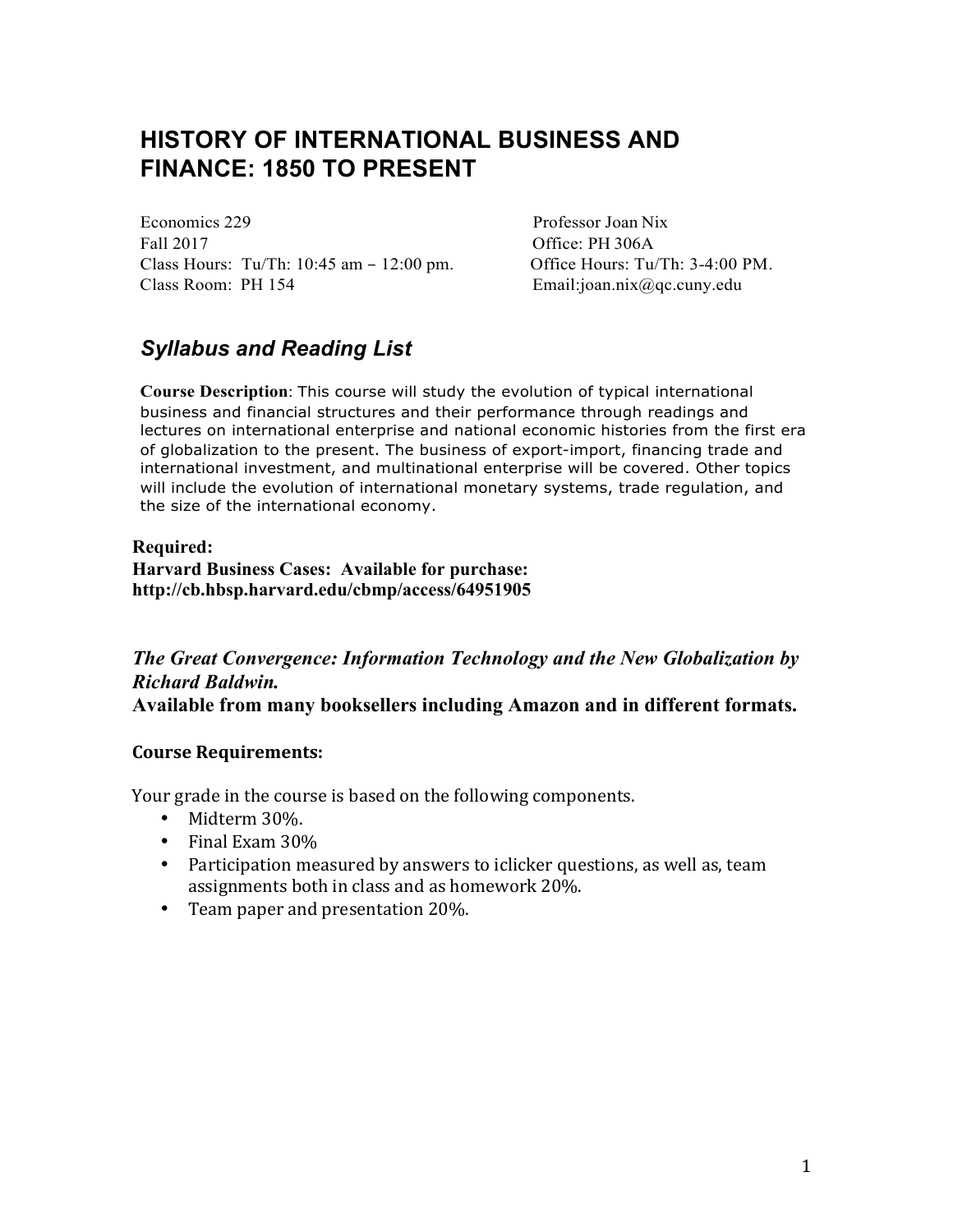**Accommodations for individuals with disabilities.** Accommodations based on disability will be granted to comply with Section 504 of the Rehabilitation Act and the Americans with Disabilities Act. Students who wish to seek such an accommodation must be registered with the college's office of disability services.

**Study Groups:** Participation in study groups is mandatory. There should be no more than four students to a group.

**General Comments:** Various teaching methods will be employed to communicate the course content. Please recognize that the primary method employed is student centered exercises. Your commitment to serious class work is considered part of the classroom contract you have agreed to by registering for this course.

**Time Demands:** There are 168 hours in a week. You will spend 3 hours a week in class. Most of the work for this course takes place outside the classroom. The assignments should assist you in structuring your study time. Expect to spend three to four hours a week on class material. Studies of college students have shown steady and consistent attention to course material is more effective for learning than spending large amounts of time on the material right before exams.

#### **Web Page for Class via Blackboard.com:**

The webpage for the class is available through blackboard. Access to blackboard is done through the CUNY portal. You must get a portal ID. You may obtain a portal ID, by clicking on "login" in the CUNY portal page, www.cuny.edu. This should be done immediately. After you log in to the portal, there is a link to blackboard.

===============================================================

**Week 1: Aug. 29th and Aug. 31: Introduction and Overview, and Singer Sewing Machine Case.**

**Week 2: Sept. 5 and Sept. 7th: The Electric Telegraph Case**

**Week 3: Sept. 12th and Sept. 14th: Ivar Kreuger and Swedish Match Company Case**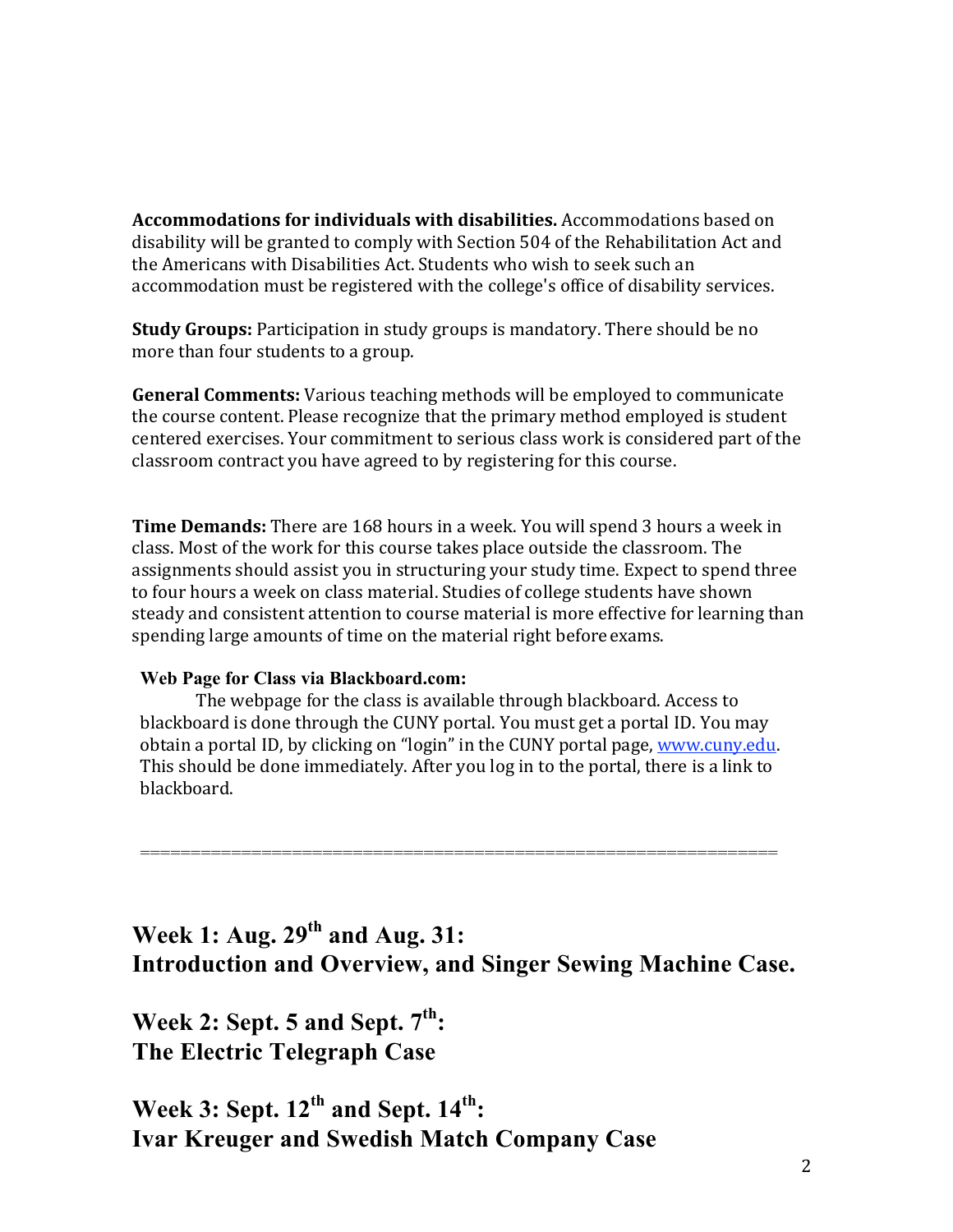Week 4: Sept. 19<sup>th</sup> (note: no class Thursday, Sept. 21<sup>st</sup>): **Hans Wolsdof and Rolex Case**

**Week 5: Sept 26th and Sept. 28: Federal Reserve Banking Crisis of 1931. Finish Baldwin, Part I.**

**Week 6: Oct. 3th and Oct. 65h : Deutsche Case** 

**Week 7: Oct. 10th and Oct. 12th: Watson, IBM Case and Forecasting the Great Depression Case.**

**Week 8: Oct. 17th and Oct. 19th: Brazil Case Finish Baldwin, Part 11.**

**Week 9: Oct. 24th and Oct. 26th: Bollywood Case**

**Week 10: Oct. 31st and November 2nd: Catch-up, Review and MIDTERM, THURSDAY, NOVEMBER 2ND.**

**Week 11: Nov. 7th and Nov. 9th: South Africa's Case. Finish Baldwin, Part IV.**

**Week 12: Nov. 14th and Nov. 16th: Cisco/China Case. Finish Baldwin, Part III. Finish Turner Part IV. Team Paper Proposals Due**

**Week 13: Nov. 21st and Nov. 23rd: No classes, Nov. 21st follows Friday schedule, Nov. 23rd is Thanksgiving.**